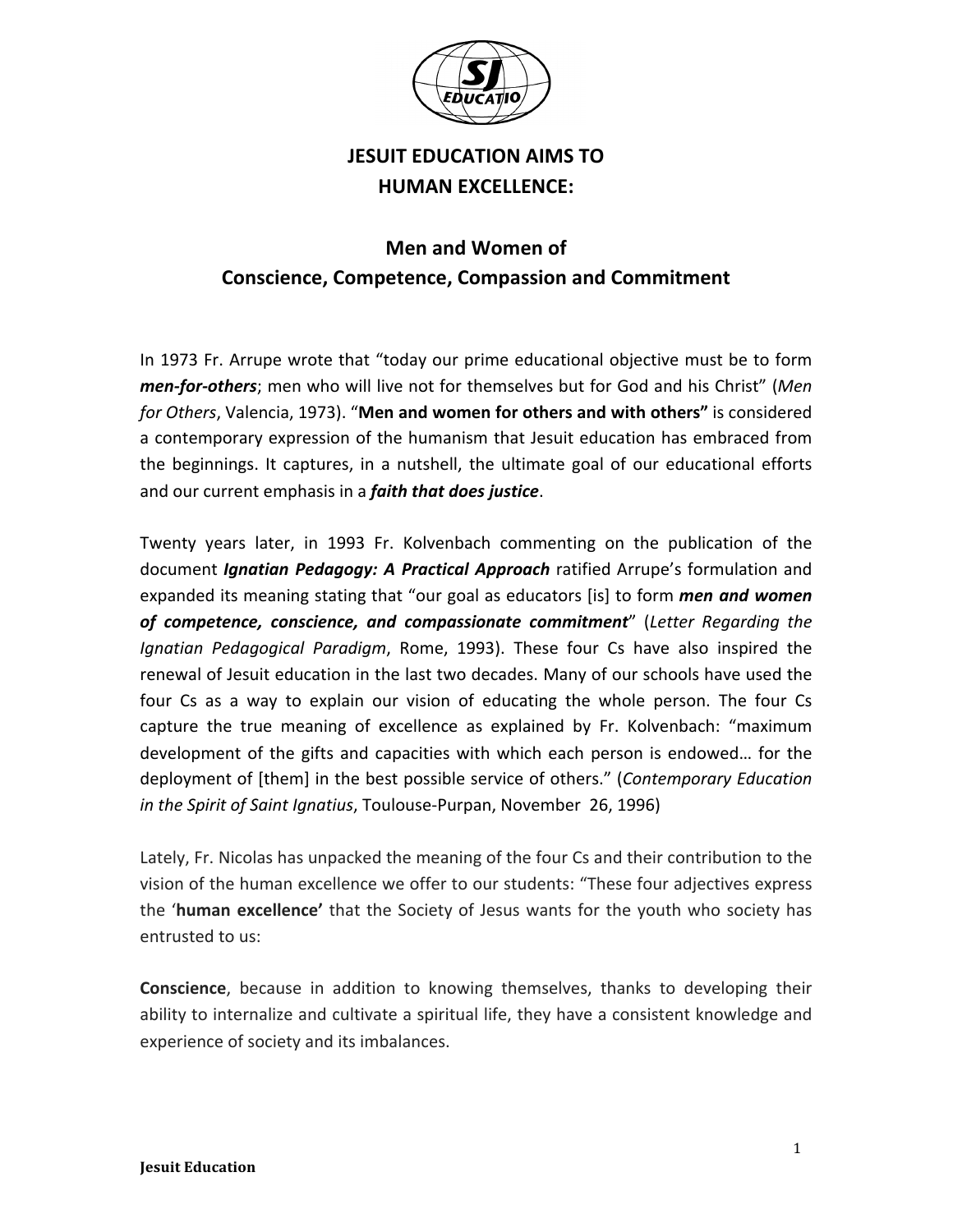**Competent**, professionally speaking, because they have an academic background that exposes them to advances in science and technology.

**Compassionate**, because they are able to open their hearts to be in solidarity with and assume the suffering of others.

**Committed**, because, being compassionate, they honestly strive toward faith, and through peaceful means, work for social and political transformation of their countries and social structures to achieve justice." (*Jesuit Alumni and their Social Responsibility:* The Quest for a Better Future for Humanity. What Does it Mean to be a Believer Today? Medellín, 2013).

The **SIPEI** (International Seminar on Ignatian Pedagogy and Spirituality)—celebrated in Manresa, Spain, in 2014–focused on the four Cs as the pillars and background for **Jesuit Education,** thus the seminar provided a unique opportunity to discuss, in depth, the meaning of each one of the four Cs and their implications for defining Jesuit/Ignatian education/pedagogy today. The Secretariat for Education wants to offer a short reflection on each of the four Cs, based on the discussions during SIPEI, with the hope that our schools can find them useful in their ongoing efforts to renew and, at the same time, can help them maintain our tradition of creative fidelity.

(Original in English)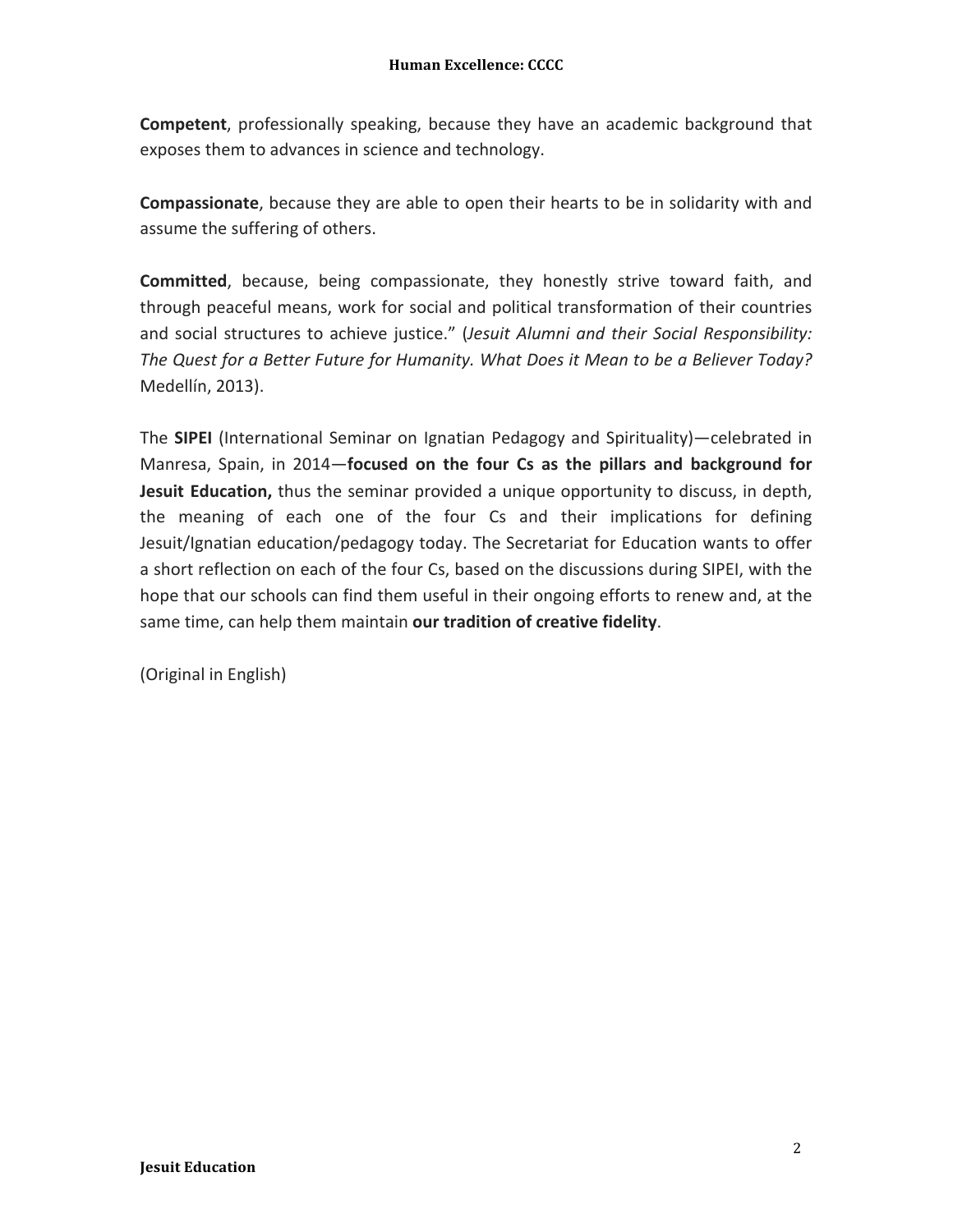### **THE PERSON of CONSCIENCE**

In his speech to the *Congress World Union of Jesuit Alumni(ae)* in Medellín, Colombia, on August 15th, 2013, Father Adolfo Nicolás defined the person of conscience we want to form in our schools as "an individual who, besides knowing himself, thanks to the development of his capacity for internalization and his cultivation of spirituality, has a **significant knowledge and experience of society and its imbalances".** 

At the SIPEI (International Seminar on Ignatian Pedagogy and Spirituality)-held in Manresa, in the Sanctuary of the Manresa Cave from November 3rd to 7th, 2014—Jesuit representatives of the entire Society of Jesus reflected on this trait and its importance in this moment in history.

From its beginnings, the Society has participated in education, striving to ensure that all students were exposed to

a) **eruditio**: the acquisition of knowledge (not erudition!)

b) **pietas**: the formation of an individual's moral and personal character in the service of the common good (not pity!)

Within this task of forming a good character, the formation of a conscience is of great importance. Keeping in mind that a conscience is "an individual's intrinsic ability to discern the rightness and goodness of their own actions" (George Nedumattam, sj. in *The Conscious Person;* SIPEI, Manresa, March 2014), we affirm that this conscience can be educated.

In this education, **profound work on our spirituality will be extremely useful**. We should feel inhabited and accompanied by God the Father, who sends us his Spirit to help us discover and discern our life's trails, following the example of Jesus of Nazareth.

The Ignatian Examen (Spiritual Exercises; Ignatius of Loyola, #43) is a great tool for rediscovery and exercise and it offers us clues to choose what most helps to make this world the kind of world God wants: a world of fellowship, where no one is in need. We'll learn that each of us has the possibility of doing our part for this objective every day.

The person of conscience will feel called to look at the world, at reality, with the eyes of God; to discover the goodness and beauty of creation and individuals but also **places of pain, misery and injustice.** From this contemplation will come thankfulness for all the goodness received, and from this thankfulness, the desire to dedicate oneself to being an agent of change.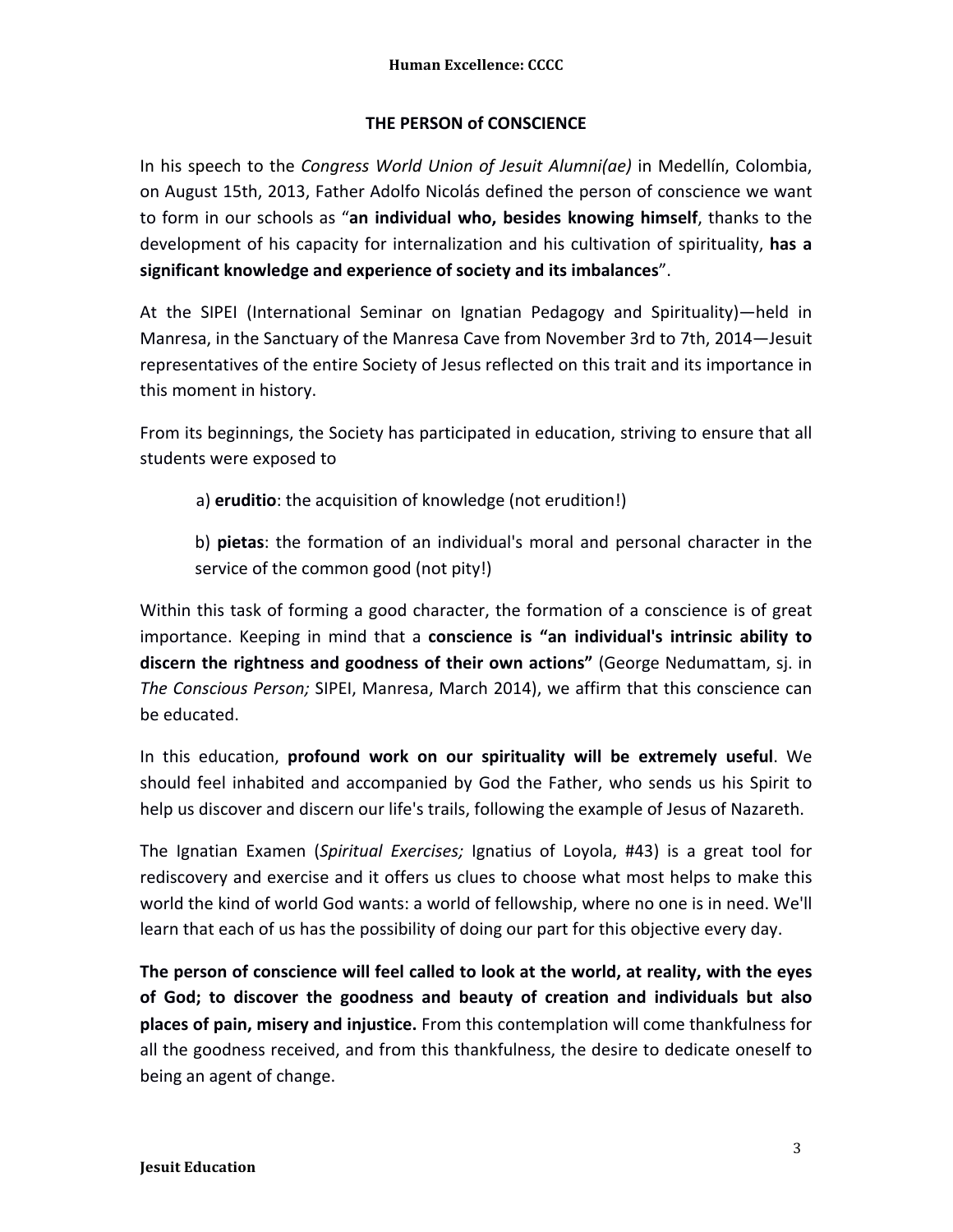In this age we've been chosen to live in, we need to take care of the time in our **curricula allocated to looking at the world and helping to move affections;** the time we dedicate to accompanying actions that might arise in our students and the proposal of models that, from our position of educators, we can make them witness and present to them.

**All of this will help our students develop their life projects;** it will help them have a life horizon; it will illuminate their choices in study, work, family, social commitment...

In order to achieve all of this, in our educational task we have to promote the creativity **we need in order to propose new learning models**, which can lead us to a greater and better understanding of reality, to analyze it and look for ways to contribute to the generation of new personal habits, new forms of organization, and happiness and justice for all. These are models that will generate a better society, according to God's dream. 

By doing so, we will remain loyal to our mission, and the existence of the Jesuit schools will be justified and will have a purpose.

(Original in Spanish)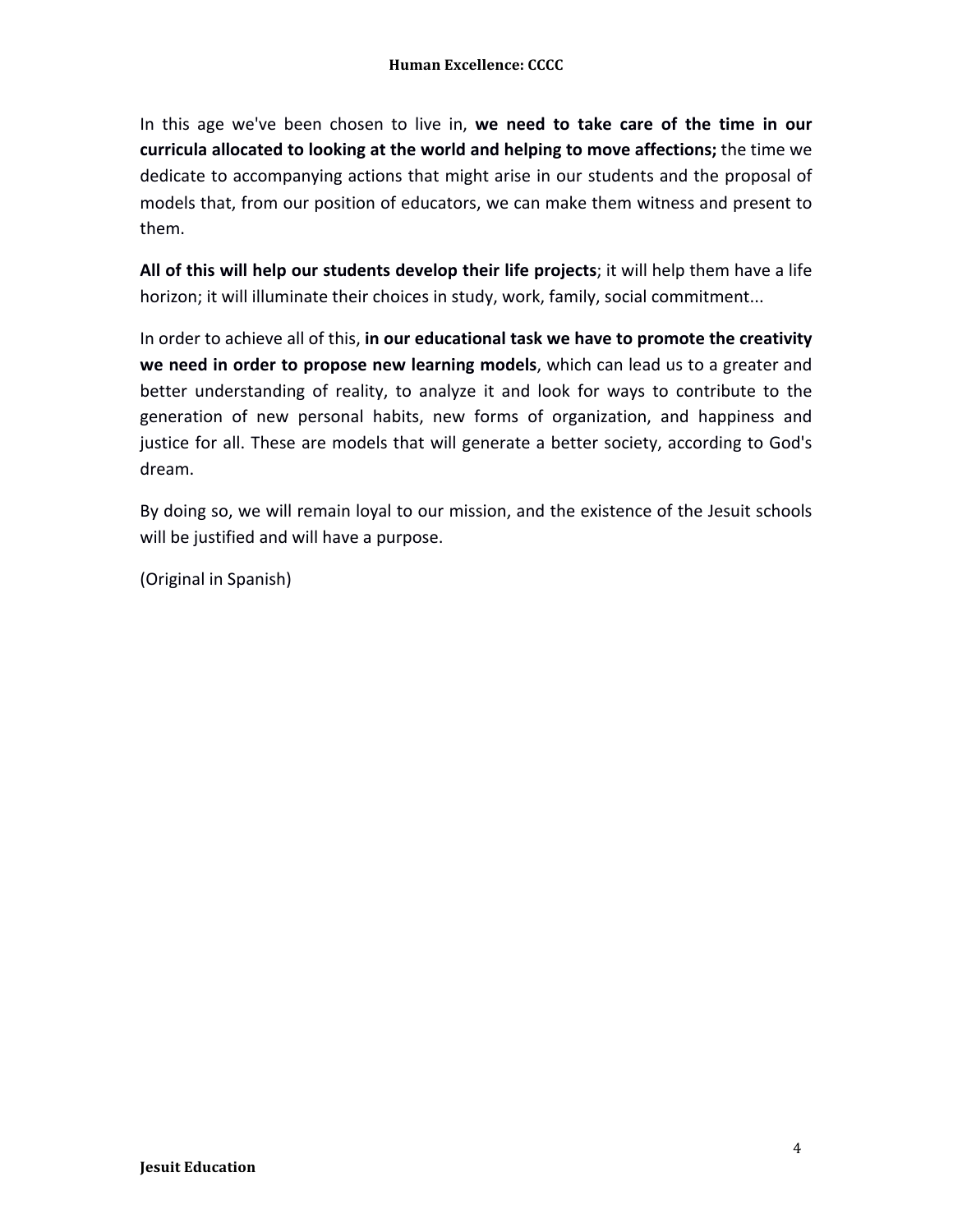#### **THE COMPETENT PERSON**

"**Competent**, professionally speaking, because they have an academic background that exposes them to advances in science and technology." (Fr. Nicolás, Medellín, 2013).

As Fr. General Nicolas points out the four Cs manifest the **human excellence** we want to share with our students. All of the four Cs must be considered together although each one refers to a specific dimension of our educational vision. In the case of the competent person it refers to the traditional academic dimension that leads to solid knowledge, to an adequate development of skills and abilities to reach an effective/satisfactory professional performance that can contribute to human fulfillment. "Competent students are able to interact with reality; they are the ones who have learned to be amazed, to ask questions and to be able to understand and resolve problems... so they are the ones who learn for life." (Montserrat del Pozo, The *Competent Person*, SIPEI. 2014). Thus, in the Ignatian vision it is not possible to be a person of competence without interacting with the world as it is and as it should be... a competent person must engage the world to learn from it and, at the same time, transform it.

The SIPEI vision statement defines the **competent person as someone who is "capable** of creating, understanding and using knowledge and skills to live in his/her own **context and transform it**; able to be part of the changing and diverse world creating a life project for others and with others; and able to develop the intellectual, academic, emotional and social skills required for professional and human achievement." (SIPEI -*Vision Statement*)

As the SIPEI vision statement points out, preparing competent students means that **Ignatian education commits to a process of continuing pedagogical renewal that helps** students to reach a satisfactory command of knowledge and skills. This is certainly a **student-centered approach**. This ongoing process of renewal, faithful to our tradition, must be able to incorporate new pedagogical practices that suit our vision better. Certainly, preparing competent persons today also requires not only the renewal of our pedagogies but the renewal of our classroom environments, school organization and the curriculum (to the point each nation's legislation allows) so that **the manner we educate can be consistent with our vision**, the 21<sup>st</sup> century requirements and **our eclectic tradition of combining the best practices to serve our mission. The IPP** (Ignatian Pedagogical Paradigm) provides the **style** for any such change but the IPP requires,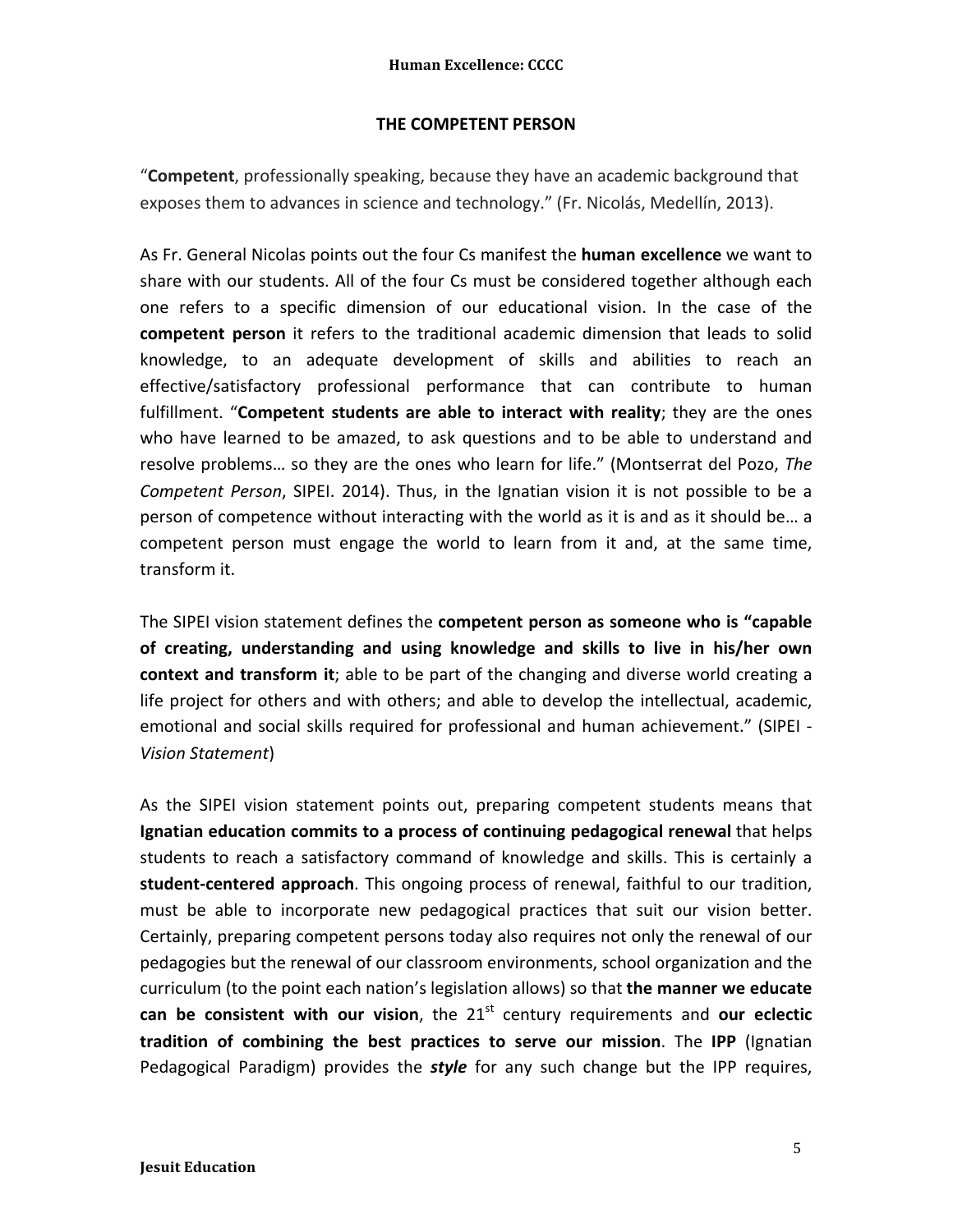instead of replacing, the incorporation of current pedagogies and methodologies that can implement the sort of renewal we need in our schools.

Thus, in today's educational context, educating competent students requires a school that is able to adapt to the students' individual-cultural-social differences and find the best ways to accompany them in their development. Of course, this entails, in the part of students, their willingness and commitment to their education. It also requires an educator conceived as a facilitator-guide-tutor-coach and not the teacher-centered education of the past.

It is important to stress that a competent student, in the context of the human excellence, is well aware that **being competent means being able to work and flourish** with others and that the competitive character of some of the contemporary pedagogical styles is actually a hindrance to the competence we have been describing.

(Original in English)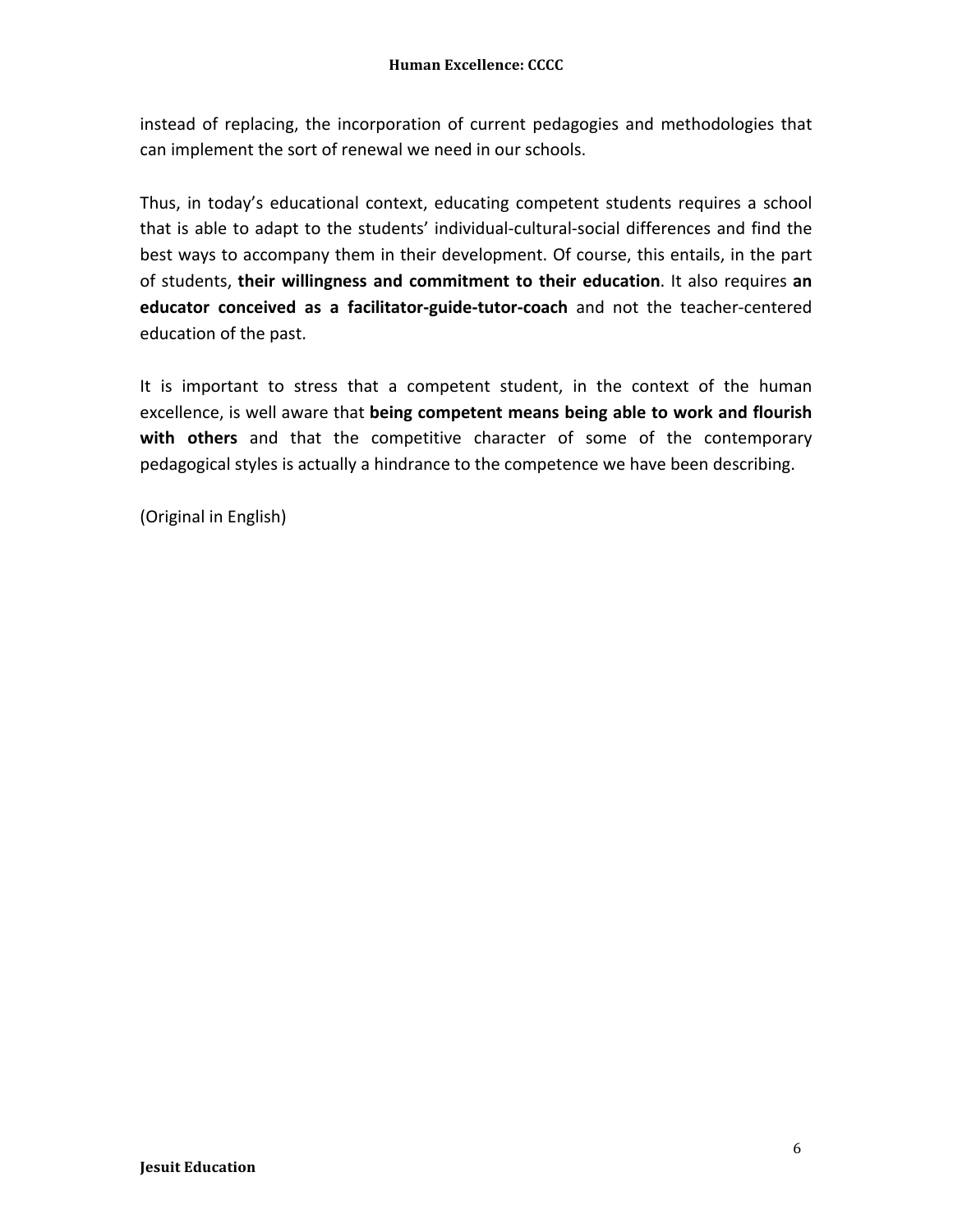#### **THE COMPASSIONATE PERSON**

**"Compassionate**, because they're capable of opening their hearts in solidarity and taking on the suffering others experience."(F. Nicolás, Medellín, 2013)

The compassionate person is capable of evolving from feelings of charity and **compassion towards a sense of justice and solidarity**, which favors their contribution to changing the unjust social structures of the world they live in.

**Ignatian pedagogy combines processes of reflection and an active stance against injustice and the pain of others**, through the classical curriculum presented in the IPP (Ignatian Pedagogical Paradigm), made up of Experience, Reflection and Action. Compassion doesn't just mean feeling sorry for an individual or group of individuals. Compassion is a prerequisite for positive action. It involves recognizing human dignity and the value of the person who, just for having been born, is deeply loved by God.

Jesuit education promotes experiences that encourage students to put themselves in their fellows' shoes, of the marginalized. Our educational reference for the compassionate person is the figure of Jesus, in his most human form: understanding of our weaknesses, but steadfast in denouncing injustice.

Father Peter-Hans Kolvenbach (La Pedagogía Ignaciana: un planteamiento práctico. Villa Cavalletti, 1993) and Father Adolfo Nicolás have encouraged, in numerous texts, reflection on Jesuit education in order to promote compassionate individuals in the context of the globalization that has dominated the world since the end of the  $20<sup>th</sup>$ century. It becomes necessary for Ignatian pedagogy to update the education of an individual "capable of compassion", because the "globalization of solidarity certainly needs us not only to be on the bounds of universality, but also to live on the bounds of **profoundness**" (Margenat, J., *Competentes, conscientes, compasivos y comprometidos,* PPC, 2010). It's not enough to be conscious of the reality of injustice and violence in the world; we need to educate in commitment to collaborate in the transformation of **these realities.** It's the Social Humanism P. Kolvenbach describes as the specific **translation of Jesuit humanism, challenging Christian humanism in our time.** 

In the words of Father Peter McVerry (*The Compassionate Person.* SIPEI. 2014), "first, we have to offer our students the opportunity for an intensive experience of being with the poor". He adds that "experience on its own is a necessary but not sufficient condition for creating students who are compassionate. That experience must be reflected upon, within the school context. A structured reflection, supported by the school, is critical". The challenge of Jesuit education is centered on the creation of a compassionate school context.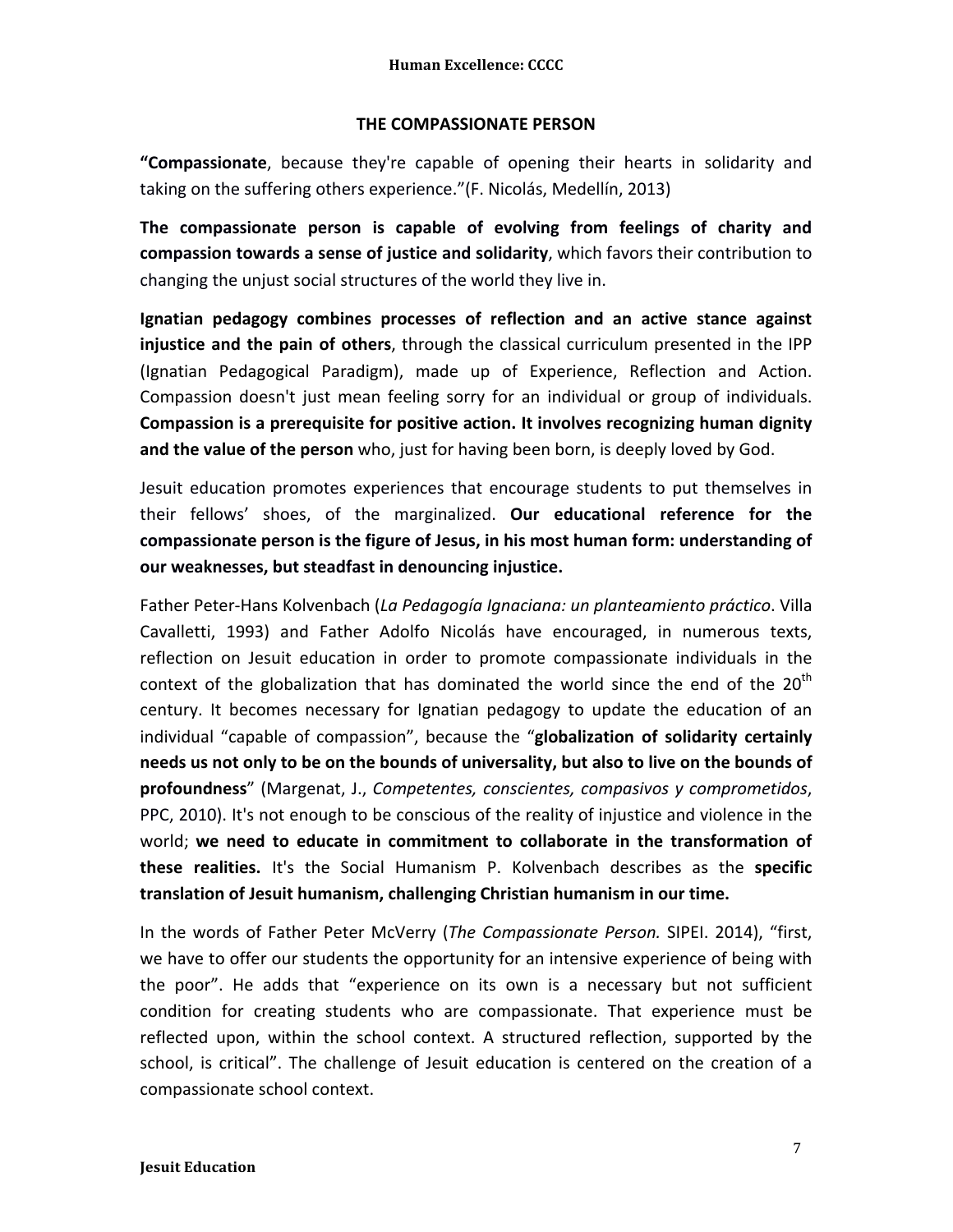Compassion that leads to solidarity should move us to shake the structures of our schools, so that our educators and students can become agents of change and collaborate with God's dream.

(Original in Spanish)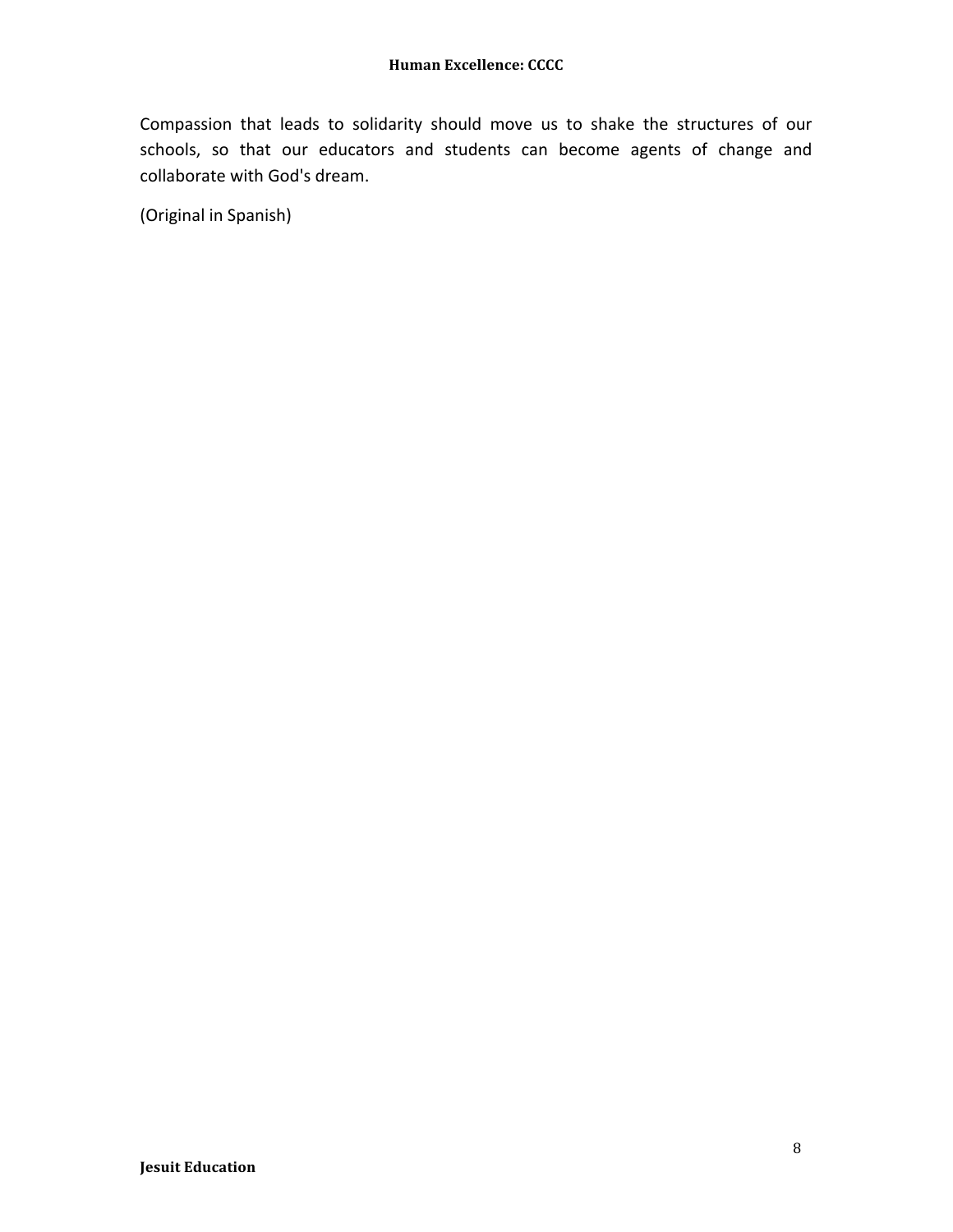#### **THE COMMITTED PERSON**

"Committed, because, being compassionate, they honestly strive toward faith, and **through peaceful means, work for social and political transformation** of their countries and social structures to achieve justice." (Fr. Nicolas, Medellin, 2013)

As Fr. General clearly illustrates, being committed is inseparably tied to being compassionate.

The **SIPEI vision statement** defines the committed person as, "A person of commitment *is* one of courageous action. Through our openness to the quidance of the Spirit and *companionship* with Jesus, he or she will be **able to discern the urgent needs of our** *time, so that our ways of serving will be as rich and deep as our ways of loving. We realize* that **an Ecological commitment to the reconciliation and healing of the earth, hand in hand with the commitment for social justice,** are urgent needs as they affect all *persons everywhere on the earth."*

Fr. Carver identified our need for a substantive commitment to the environment as an "urgent need of our time" (*Committed Person*, SIPEI, Manresa, 2014). The SIPIEI appropriately reminded that as a global network, Jesuit schools have yet to fully embrace this particular call of past General Congregations with a response that reflects the attention it so deserves; a call that requires our schools to work more and more as a global network to respond to a challenge that is really global in its roots, impact and solution. Caring for the environment will compel our schools communities to work closely and globally.

This essential commitment to ecology cannot be seen as weakening or replacing the **service of a faith that does justice**, but, on the contrary, it has to be seen as an integral part of this service.

The education of the committed person according to the Ignatian perspective will require our schools to provide students with **transformative experiences to help them form expansive hearts and minds, real persons of solidarity** with all those in suffering, disadvantage or oppression. These experiences, informed by the values of the Gospels, should call Jesuit/Ignatian schools to a deep reflection on how we educate, why we educate, and the importance of creating and sustaining educational structures, curricula and environments that embody the kind of commitment we want to see in our alumni/ae: we need to educate by example...